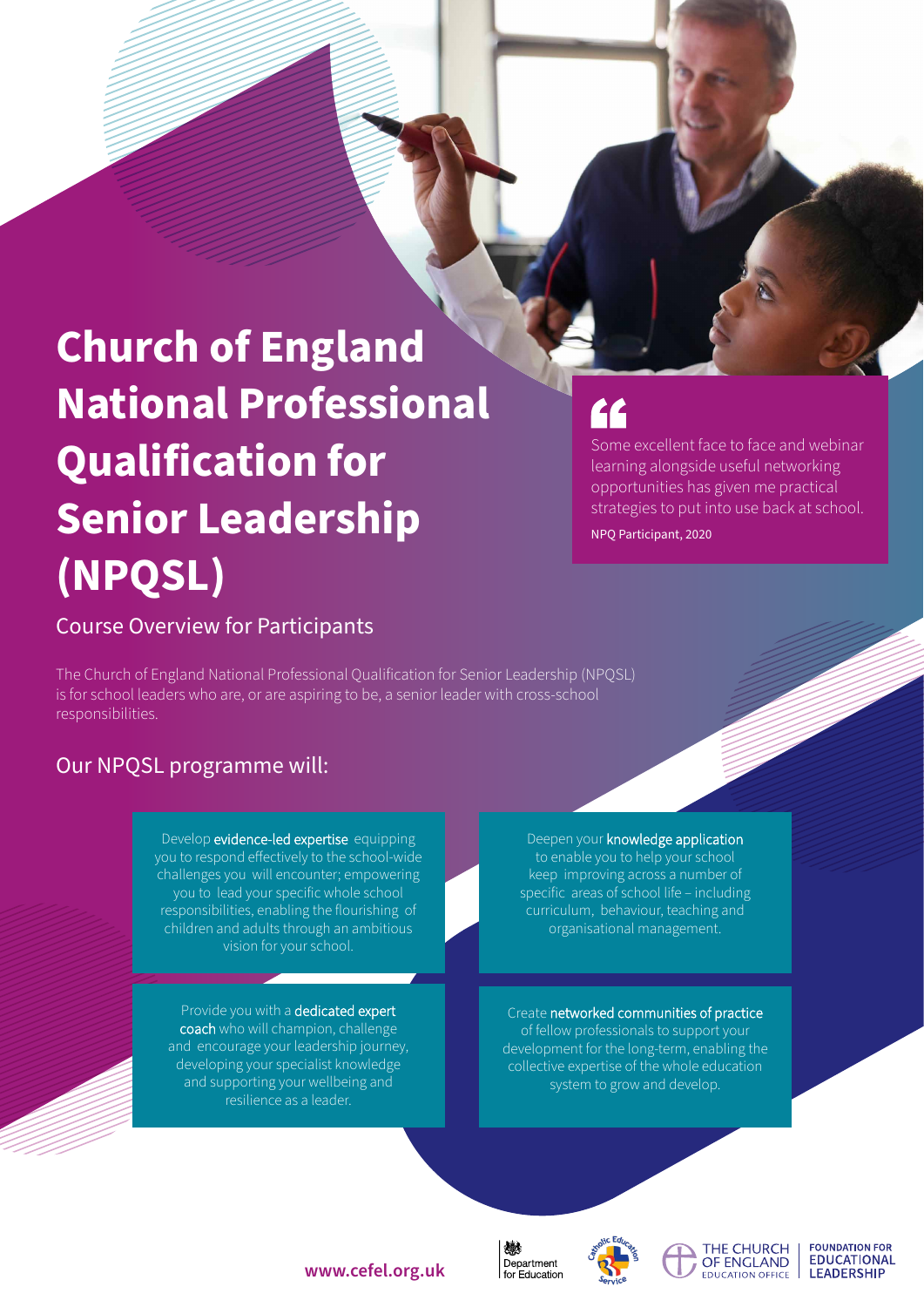

# Your Learning Experience

The Church of England NPQSL programme is designed to develop you as a leader in 3 key aspects, which we define as **CALLED**, **CONNECTED** and **COMMITTED**.

Drawing on these aspects of leadership, your learning experience with the Church of England will be defined by 6 interacting principles upon which we have built the entire programme.



#### **#1 Teacher excellence at the heart of Leadership**

Be inspired to place the art and craft of teaching at the heart of your vision for senior leadership and secure the best outcomes for children through building a culture of teacher excellence and effective classroom practice.



You set the culture and define it by your expectations, actions and decision-making, enabling your teams to secure the very best outcomes for every child. Putting your vision into practice is complex, but each unit will help you to bring this vision alive.



## **CALLED:**

Defining self-identity and ambitious school vision for flourishing children and adults



**#3 Creating and sustaining Communities of Practice** We flourish together not alone. Your training will embed you in vibrant professional networks, ensuring that your wisdom and wellbeing are strengthened by the community.

#### **#6 Social Justice and Serving the Common Good**



#### **COMMITTED:**

**#5 Effective Role-Specific Application of Knowledge**

# **CONNECTED:**

Developing together within an inter-dependent



### **#4 An Expert Coach for Every Leader**

Your expert coach will guide you through a significant proportion of the programme, enhancing your understanding of the research and supporting your practice of new skills.







#### **FOUNDATION FOR EDUCATIONAL LEADERSHIP**

## **www.cefel.org.uk**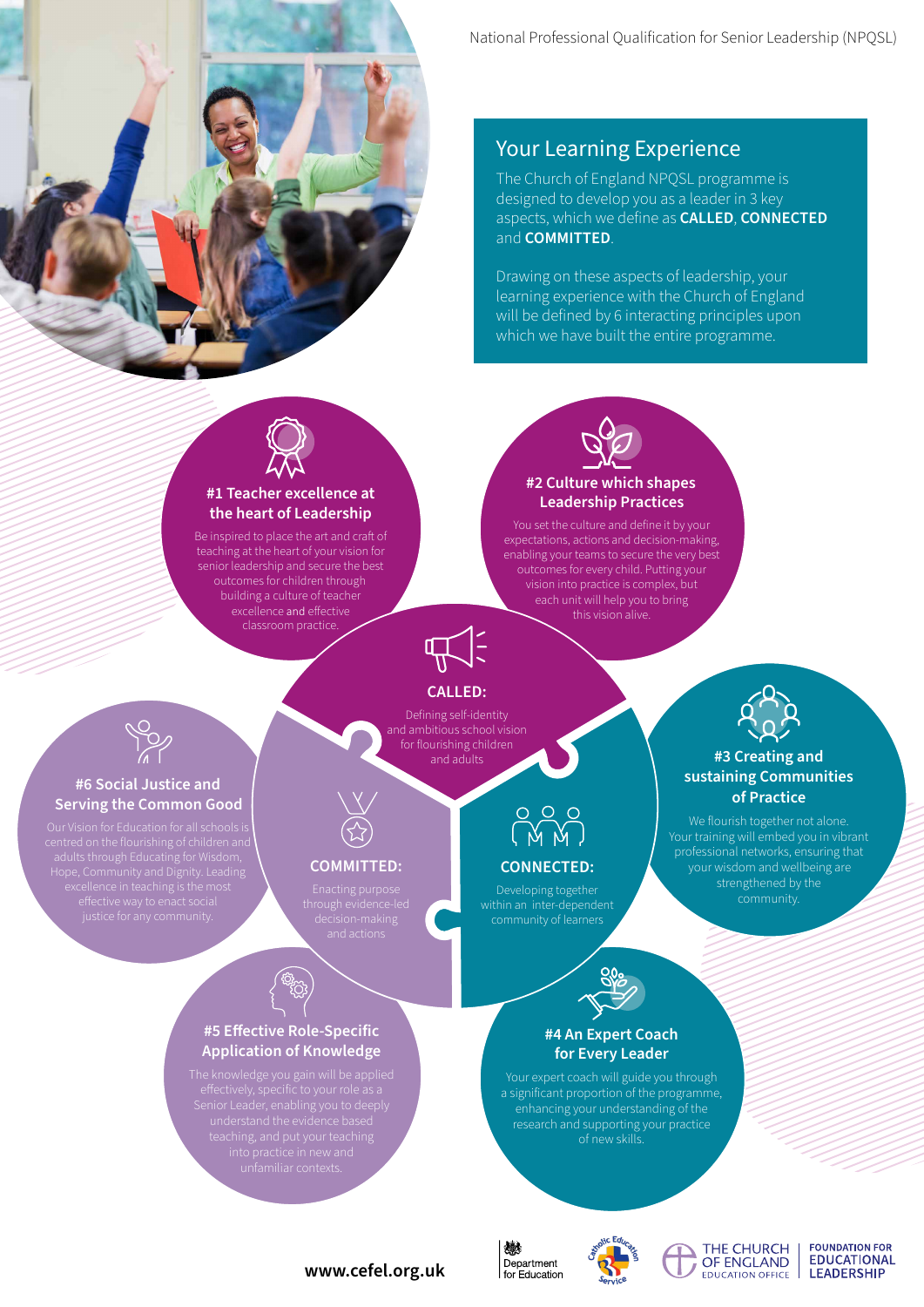# Your Learning Journey

Programme delivery is based on a 4-stage learning cycle which offers a rich blend of online, asynchronous and face-to-face learning experiences.

During the programme you will complete **4 teaching cycles.** In every teaching cycle you will complete **4 stages,** shown in the diagram below:



The course is based on the 10 units of the NPQSL framework and will be delivered across 4 cycles of the learning model, as follows:



- **TEACH** 20 hours asynchronous learning
- **PRACTICE** 12 hours small group expert coaching
- **APPLY** 4 full days face to face learning in local training venues

**www.cefel.org.uk**



燃



THE CHURCH OF ENGLAND **EDUCATION OFFICE**  **FOUNDATION FOR** 

**EDUCATIONAL** 

**LEADERSHIP**